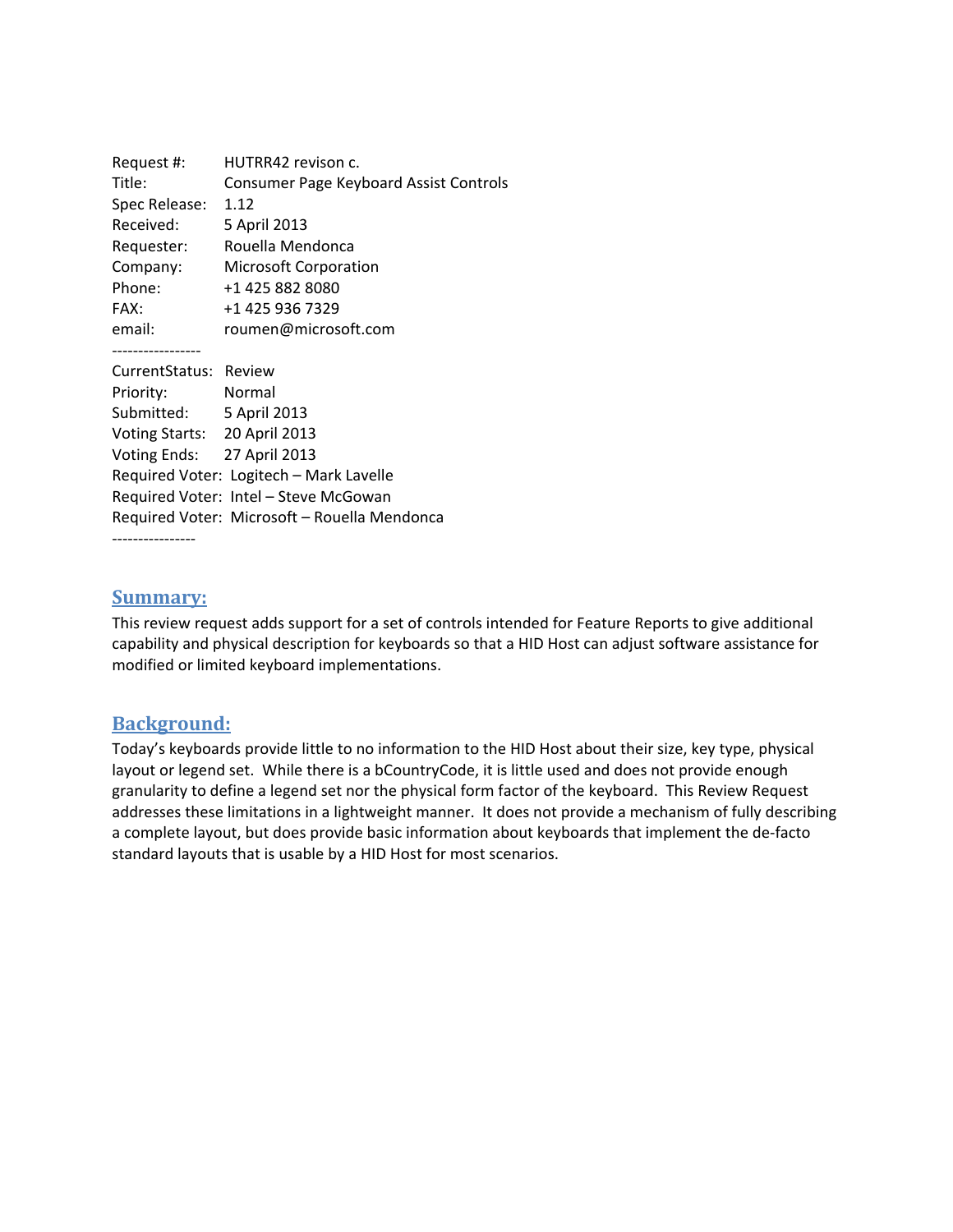### **Proposal:**

The proposed mechanism is to provide descriptive controls that are usable in a Feature Report to describe capabilities of a keyboard collection. Other controls may coexist in the Feature Report, and not all controls are required. Furthermore, the controls may be constant or variable, depending on whether the keyboard is a fixed (eg, wired) implementation, or are reported from a wireless adapter that supports possibly dynamically‐changing physical keyboards.

The proposal also provides usages for controls allowing users to offer specialized input for navigating and selecting from lists of proposed insertions, as is currently done in common Input Method Editors. The controls are not limited to text insertions, but could be used by HID Host software to select and insert any type of object into the current editing context.

The HID Host can then use the descriptive controls to determine the level and type of insertion lists to provide, if any.

The Feature Report should be described in a keyboard Top‐Level Application Collection, and the Input Report should be described in a Consumer (Remote Control) Top‐Level Application Collection, in the same or similar field that reports other hotkeys such as Mute or Volume controls.

If implemented, all controls are optional. However, the HID Host software determines the descriptive information that is required to provide any particular level of functionality, so implementers are encouraged to use as many of the controls as possible.

## **Document Changes:**

Add the following usages to the **Consumer Page (0x0C)** Section 15, Table 17**:** 

| <b>Usage</b> | <b>Name</b>                                        | <b>Type</b> |
|--------------|----------------------------------------------------|-------------|
| 0x2C0        | <b>Extended Keyboard Attributes Collection</b>     | <b>CL</b>   |
| 0x2C1        | Keyboard Form Factor                               | <b>SV</b>   |
| 0x2C2        | Keyboard Key Type                                  | <b>SV</b>   |
| 0x2C3        | Keyboard Physical Layout                           | <b>SV</b>   |
| 0x2C4        | Vendor-Specific Keyboard Physical Layout           | <b>SV</b>   |
| 0x2C5        | Keyboard IETF Language Tag Index                   | <b>SV</b>   |
| 0x2C6        | Implemented Keyboard Input Assist Controls         | <b>SV</b>   |
| 0x2C7        | Keyboard Input Assist Previous                     | Sel         |
| 0x2C8        | Keyboard Input Assist Next                         | Sel         |
| 0x2C9        | Keyboard Input Assist Previous Group               | Sel         |
| 0x2CA        | Keyboard Input Assist Next Group                   | Sel         |
| 0x2CB        | Keyboard Input Assist Accept                       | Sel         |
| 0x2CC        | Keyboard Input Assist Cancel                       | Sel         |
| 0x2CB-0x2DF  | (Reserved for Future Extended Keyboard Attributes) | N/A         |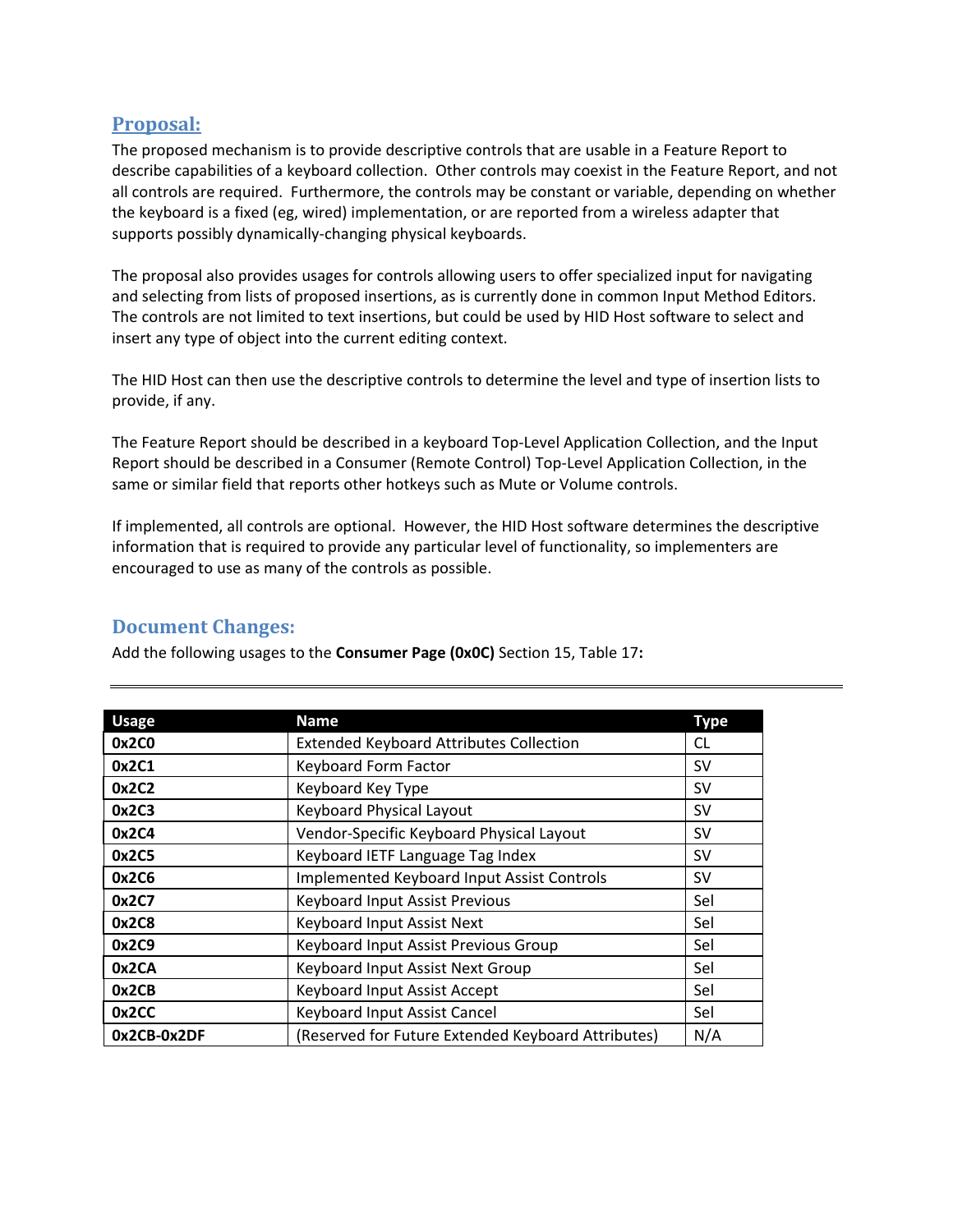# **Descriptive Controls**

#### **Extended Keyboard Attributes Collection**

Declares a Logical Collection containing extended attributes for a keyboard. The controls 0x2C1‐ 0x2C6 must be enclosed within a Logical Collection tagged with this usage, within a Generic Desktop(Keyboard) Top‐Level Application Collection.

#### **Keyboard Form Factor**

- 0: Unknown Form Factor
- 1: Full‐Size keyboard
- 2: Compact keyboard. Such keyboards are less than 13" wide.

#### **Keyboard Key Type**

- 0: Unknown Key Type
- 1: Full‐travel keys
- 2: Low‐travel keys such as those on laptop keyboards.
- 3: Zero‐travel or virtual keys

#### **Keyboard Physical Layout:**

- 0: Unknown Layout
- 1: 101 (e.g., US)
- 2: 103 (Korea)
- 3: 102 (e.g., German)
- 4: 104 (e.g., ABNT Brazil)
- 5: 106 (DOS/V Japan)
- 6: Vendor‐specific If specified, 0x02C4 must also be specified.

The usage does not refer to the legend set printed on the keys, but only to the physical keyset layout, defined by the relative location and shape of the textual keys in relation to each other. This usage indicates which of the *de facto* standard physical layouts to which the keyboard conforms. These layouts are commonly understood.

#### **Vendor‐specific Keyboard Physical Layout**

A numeric identifier of the particular Vendor‐specific Keyboard Physical Layout. Values for this field are defined by the hardware vendor but 0x00 is defined to not specify a Vendor‐specific Keyboard Physical Layout. If non‐zero, 0x2C3 must have value 0x06. If this identifier is 0x00, 0x2C3 must not have the value 0x06. If 0x2C3 is omitted, 0x2C4 must also be omitted.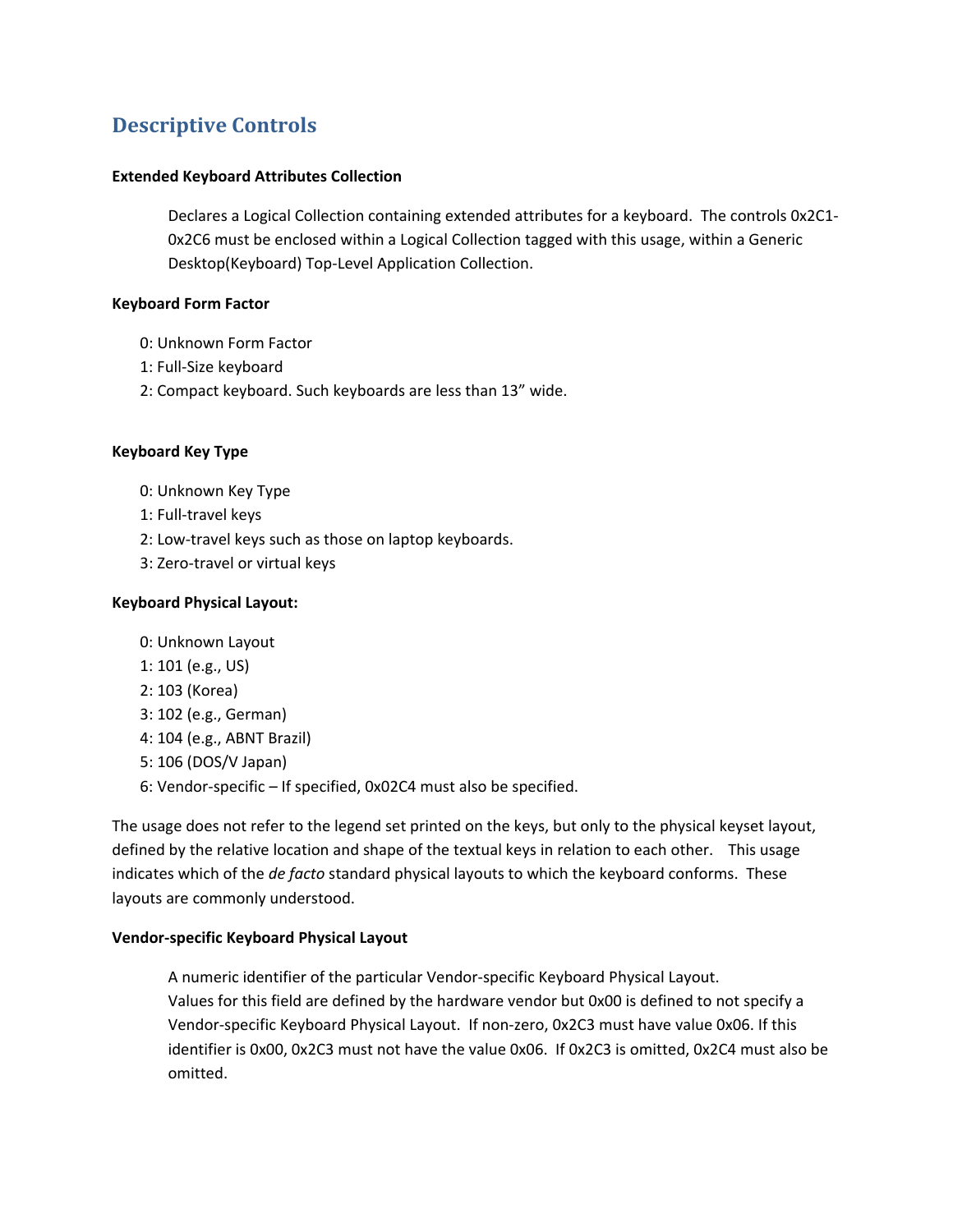#### **Keyboard IETF Language Tag:**

String index of a String Descriptor having an IETF Language Tag. This Language Tag specifies the intended primary locale of the keyboard legend set, conformant to IETF BCP 47 at http://www.rfc‐ editor.org/rfc/bcp/bcp47.txt or its successor. Operating systems may use this information to help select a layout that maps keyboard usages to textual glyphs.

This specification does not specify the exact glyph sets, as small variances may apply in particular implementations. If an appropriate IETF Language Tag is not available, such as for custom, adaptive or new layouts, the control should be omitted or set to 0x00.

#### **Implemented Keyboard Input Assist Controls**

Bitmap for physically implemented controls. The input report field for Keyboard Input Assist controls may be declared as an array using Usage Min and Usage Max tags, but the keyboard is not required to implement every control in that range. However, host software may need to know which controls are actually implemented in order to present an appropriate user interface.

All 0: No Keyboard Input Assist controls are implemented.

Bit 0: Previous Suggestion Bit 1: Next Suggestion Bit 2: Previous Suggestion Group Bit 3: Next Suggestion Group Bit 4: Accept Suggestion Bit 5: Cancel Suggestion All other bits reserved.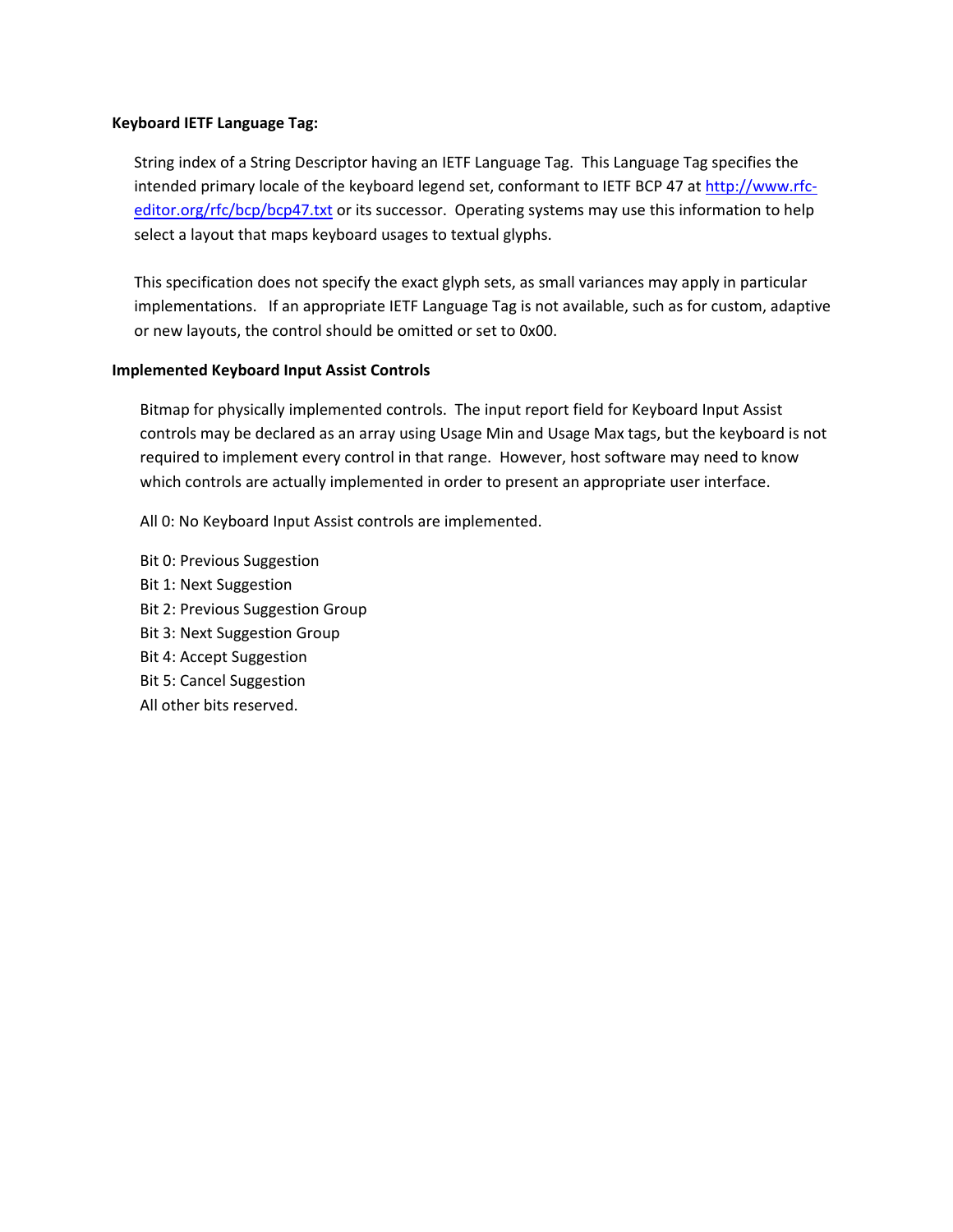## **Input Assist Selectors:**

*Keyboard Input Assist* is any system that presents a list of potential elements to be inserted in the current input stream. Types of elements could be graphical substitutions, word suggestions or script translations such as Rōmaji‐to‐Kanji in Japanese or Hangeul‐to‐Hanja in Korean. User interfaces may only present a subset of all possible candidate elements, and a provision is made to page through groups of candidates with the Group navigation controls below.

**Keyboard Input Assist Previous** – Selects the previous Keyboard Assist element, if any.

**Keyboard Input Assist Next** – Selects the next Keyboard Input Assist element, if any.

**Keyboard Input Assist Previous Group** – Highlights the previous Keyboard Input Assist element group, if any.

**Keyboard Input Assist Next Group** ‐ Highlights the previous Keyboard Input Assist element group, if any.

**Keyboard Input Assist Accept** – Commits the selected Keyboard Input Assist element.

**Keyboard Input Assist Cancel** – Cancels Keyboard Input Assist for the current input element boundary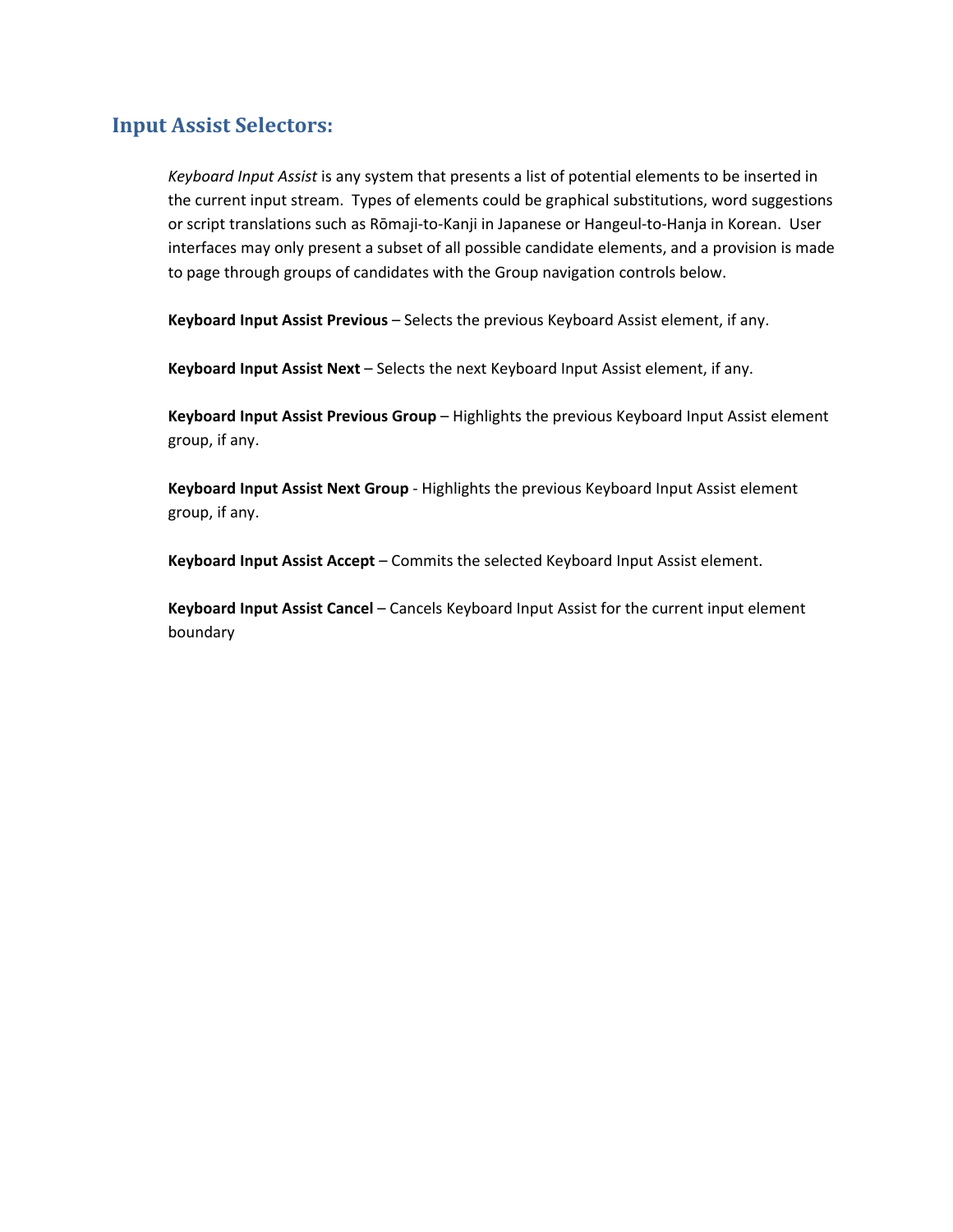# **Sample Report Descriptors and Reports**

# **Example Generic Desktop Keyboard Application Report Descriptor and Report**

| 0x05, 0x01,               |               | // USAGE_PAGE(Generic Desktop)                 |  |  |  |  |
|---------------------------|---------------|------------------------------------------------|--|--|--|--|
| 0x09, 0x06,               |               | // USAGE(Keyboard)                             |  |  |  |  |
| 0xA1, 0x01,               |               | // COLLECTION(Application)                     |  |  |  |  |
| 0x85, REPORT_ID_KEYBOARD, | $\frac{1}{2}$ | REPORT_ID(REPORT_ID_KEYBOARD)                  |  |  |  |  |
| 0x15, 0x00,               | $\frac{1}{2}$ | LOGICAL MINIMUM(0)                             |  |  |  |  |
| 0x25, 0x01,               | $\frac{1}{2}$ | LOGICAL_MAXIMUM(1)                             |  |  |  |  |
| 0x75, 0x01,               | $\frac{1}{2}$ | REPORT_SIZE(1)                                 |  |  |  |  |
| 0x95, 0x08,               | $\frac{1}{2}$ | REPORT_COUNT(8)                                |  |  |  |  |
| 0x05, 0x07,               | $\frac{1}{2}$ | USAGE_PAGE(Keyboard)                           |  |  |  |  |
| 0x19, 0xE0,               | $\frac{1}{2}$ | USAGE_MINIMUM(KEYBOARD_USAGE_LEFT_CONTROL)     |  |  |  |  |
| 0x29, 0xE7,               | $\frac{1}{2}$ | USAGE_MAXIMUM(KEYBOARD_USAGE_RIGHT_GUI)        |  |  |  |  |
| 0x81, 0x02,               | $\frac{1}{2}$ | INPUT(Data_Var_Abs)                            |  |  |  |  |
| 0x75, 0x08,               | $\frac{1}{2}$ | REPORT SIZE(8)                                 |  |  |  |  |
| 0x95, 0x06,               | $\frac{1}{2}$ | REPORT_COUNT(6)                                |  |  |  |  |
| 0x19, 0x00,               | $\frac{1}{2}$ | USAGE MINIMUM(KEYBOARD USAGE NOEVENT)          |  |  |  |  |
| 0x29, 0x91,               | $\frac{1}{2}$ | USAGE_MAXIMUM(KEYBOARD_USAGE_KEYBOARD_LANG2)   |  |  |  |  |
| 0x26, 0xFF, 0x00,         | $\frac{1}{2}$ | LOGICAL MAXIMUM(0xFF)                          |  |  |  |  |
| 0x81, 0x00,               | $\frac{1}{2}$ | INPUT(Data_Arr_Ab)                             |  |  |  |  |
| 0x05, 0x0C,               | $\frac{1}{2}$ | USAGE_PAGE(CONSUMER_DEVICES)                   |  |  |  |  |
| 0x0A, 0xC0, 0x02,         | $\frac{1}{2}$ | USAGE(EXTENDED_KEYBOARD_ATTRIBUTES)            |  |  |  |  |
| 0xA1, 0x02,               | $\frac{1}{2}$ | COLLECTION(Logical)                            |  |  |  |  |
| 0x1A, 0xC1, 0x02,         | $\frac{1}{2}$ | USAGE_MINIMUM(KEYBOARD_FORM_FACTOR)            |  |  |  |  |
| 0x2A, 0xC6, 0x02,         | $\frac{1}{2}$ | USAGE_MAXIMUM(KBD_IMPLEMENTED_ASSIST_CONTROLS) |  |  |  |  |
| 0x95, 0x06,               | $\frac{1}{2}$ | REPORT COUNT(6)                                |  |  |  |  |
| 0x75, 0x08,               | $\frac{1}{2}$ | FEATURE(Const_Var_Abs)                         |  |  |  |  |
| $0xC0$ ,                  | $\frac{1}{2}$ | END_COLLECTION                                 |  |  |  |  |
| 0x05, 0x08                | $\frac{1}{2}$ | <b>USAGE PAGE (LEDs)</b>                       |  |  |  |  |
| 0x19, 0x01                | $\frac{1}{2}$ | USAGE MINIMUM (Num Lock)                       |  |  |  |  |
| 0x29, 0x03                | $\frac{1}{2}$ | <b>USAGE MAXIMUM (Scr Lock)</b>                |  |  |  |  |
| 0x25, 0x01                | $\frac{1}{2}$ | LOGICAL MAXIMUM (1)                            |  |  |  |  |
| 0x75, 0x01                | $\frac{1}{2}$ | <b>REPORT SIZE (1)</b>                         |  |  |  |  |
| 0x95, 0x03                | $\frac{1}{2}$ | <b>REPORT COUNT (3)</b>                        |  |  |  |  |
| 0x91, 0x02                | $\frac{1}{2}$ | <b>OUTPUT (Data_Var_Abs)</b>                   |  |  |  |  |
| 0x95, 0x05                | $\frac{1}{2}$ | <b>REPORT COUNT (5)</b>                        |  |  |  |  |
| 0x91, 0x01                | $\frac{1}{2}$ | <b>OUTPUT (Const_Arr_Abs)</b>                  |  |  |  |  |
| 0xC0                      |               | // END COLLECTION                              |  |  |  |  |

| <b>FEATURE</b> | Bit7                                        | Bit <sub>6</sub> | Bit5 | Bit4 | Bit3 | Bit <sub>2</sub> | Bit1 | <b>Bit0</b> |
|----------------|---------------------------------------------|------------------|------|------|------|------------------|------|-------------|
| Byte 0         | Report ID (REPORT ID KEYBOARD)              |                  |      |      |      |                  |      |             |
| Byte1          | Keyboard Form Factor                        |                  |      |      |      |                  |      |             |
| Byte 2         | Keyboard Key Type                           |                  |      |      |      |                  |      |             |
| Byte 3         | Keyboard Physical Layout                    |                  |      |      |      |                  |      |             |
| Byte 4         | Keyboard Vendor-Specific Physical Layout    |                  |      |      |      |                  |      |             |
| Byte 5         | Keyboard IETF Language Tag String Index     |                  |      |      |      |                  |      |             |
| Byte 6         | <b>Implemented Keyboard Assist Controls</b> |                  |      |      |      |                  |      |             |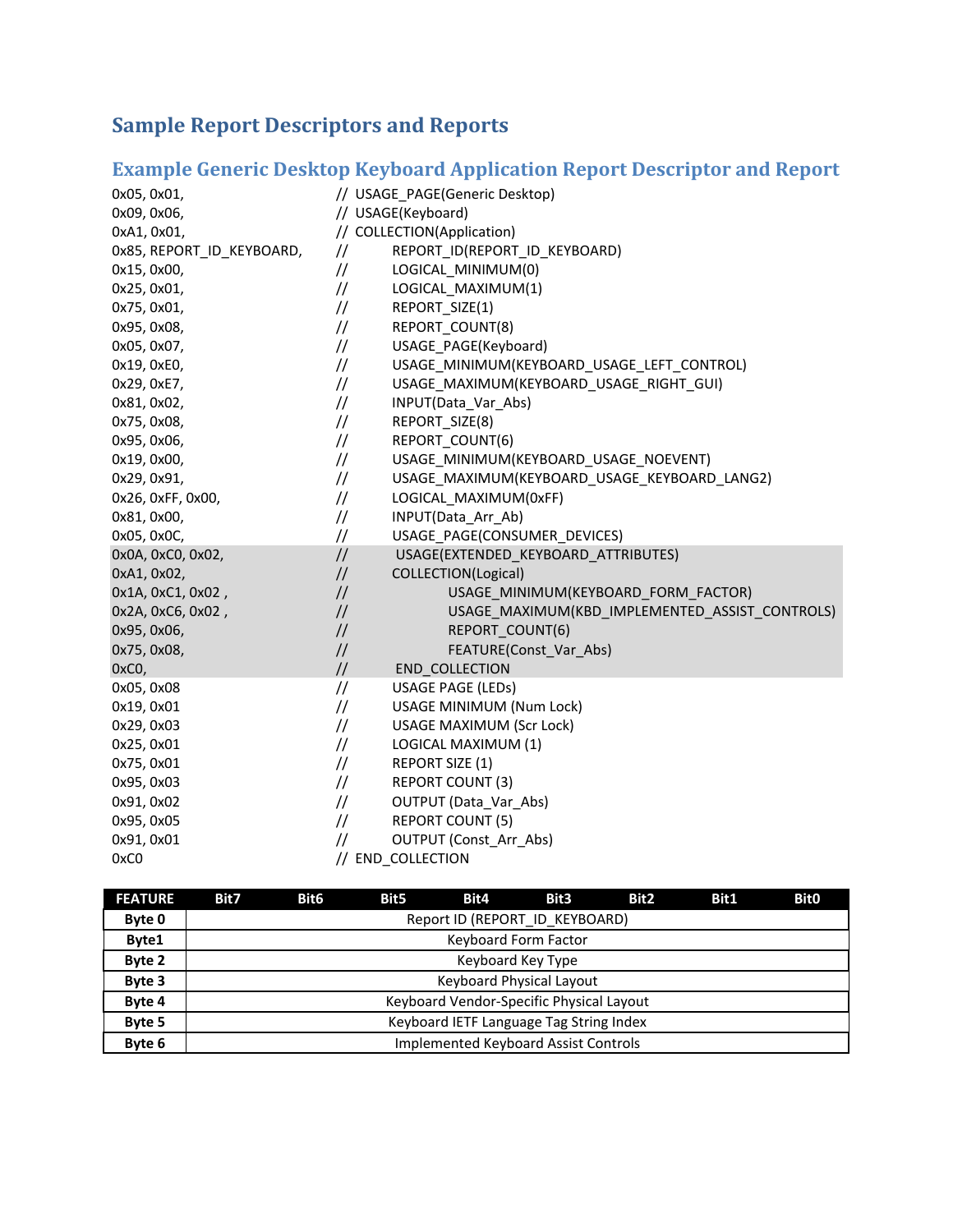# **Example Consumer Remote Control Report Descriptor and Report**

| 0x05, 0x0C,<br>0x09, 0x01,<br>0xA1, 0x01, | // USAGE PAGE(CONSUMER DEVICES)<br>// USAGE(REMOTE CONTROL)<br>// COLLECTION(Application) |
|-------------------------------------------|-------------------------------------------------------------------------------------------|
| 0x85, REPORT ID HOTKEY,                   | REPORT ID(REPORT ID HOTKEY)<br>77                                                         |
| 0x95, 0x01,                               | REPORT COUNT(1)<br>77                                                                     |
| 0x75, 0x10,                               | REPORT SIZE(16)<br>77                                                                     |
| 0x15, 0x00,                               | LOGICAL MINIMUM(0)<br>77                                                                  |
| 0x26, 0xFF, 0x03,                         | LOGICAL MAXIMUM(0x3FF)<br>77                                                              |
| 0x19, 0x00,                               | USAGE MINIMUM(0)<br>77                                                                    |
| 0x2A, 0xFF, 0x03,                         | USAGE MAXIMUM(0x3FF)<br>//                                                                |
| 0x81, 0x00,                               | INPUT(Data Arr Ab)<br>77                                                                  |
| 0xC0                                      | <b>END COLLECTION</b>                                                                     |

| <b>INPUT</b>  | Bit7                                                                               | <b>Bit6</b> | <b>Bit5</b> | Bit4 | <b>Bit3</b> | Bit <sub>2</sub> | Bit1 | <b>Bit0</b> |
|---------------|------------------------------------------------------------------------------------|-------------|-------------|------|-------------|------------------|------|-------------|
| <b>Byte 0</b> | Report ID (REPORT ID HOTKEY)                                                       |             |             |      |             |                  |      |             |
| Byte1         | Consumer Page Hotkey Selector – Any of the selectors on this page can be sent here |             |             |      |             |                  |      |             |
| Byte 2        | (up to 0x3FF as defined), including the new 0x02C7-0x2CC codes.                    |             |             |      |             |                  |      |             |

\*The REPORT\_ID\_HOTKEY label is only a placeholder, the vendor may select this value.

(End Consumer page addition)